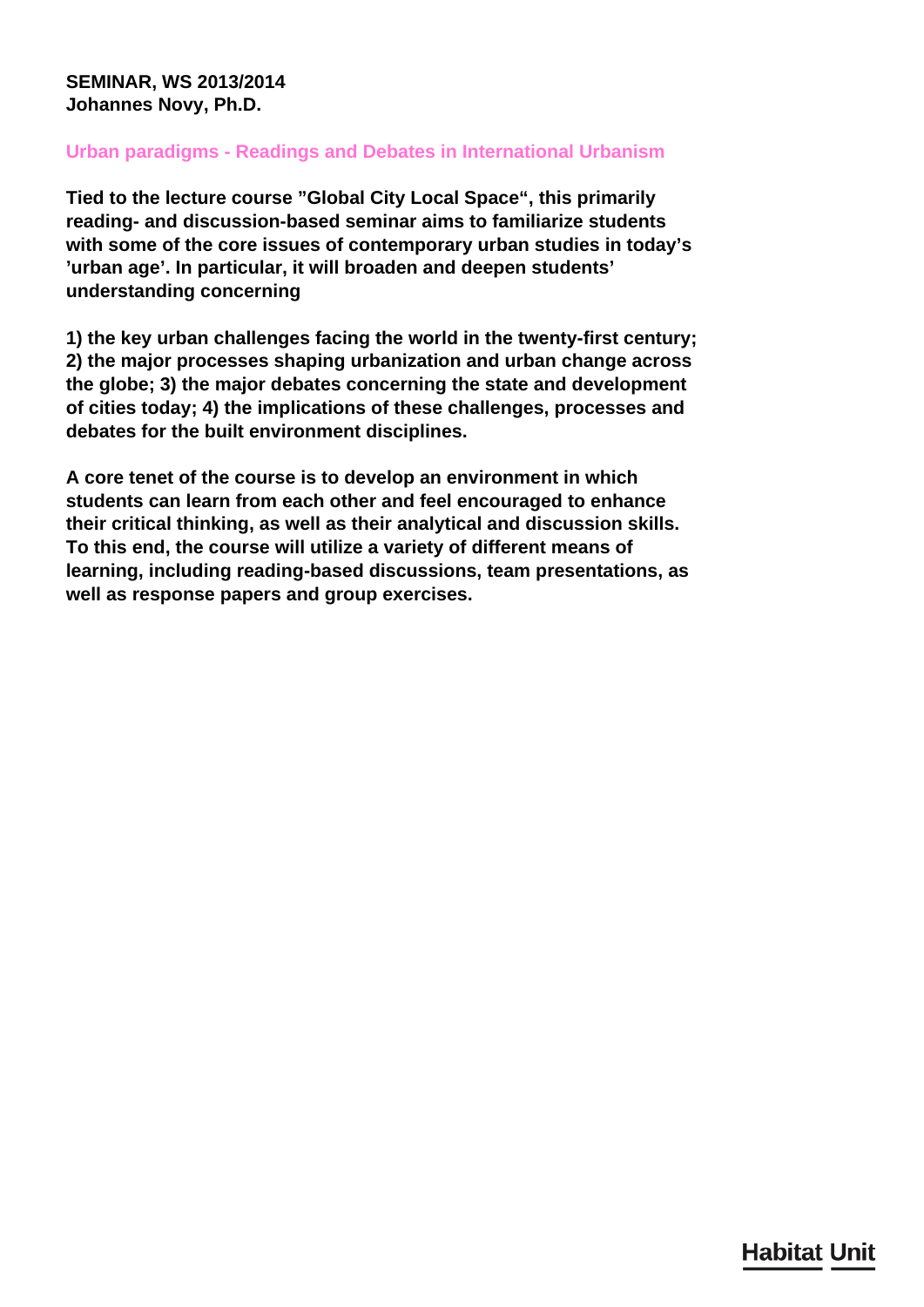ruseten uma<br>Chair of International Urbanism and Design<br>Prof. Dr. Philipp Misselwitz



#### **Course Information**

**Seminar, 3 ECTS/6 ECTS MA Arch: WP, W MA UD: COC MA SRP: 8. SP IV, WP, W**

**Teaching day Wednesday 2 - 6 pm, FH 312**

**First meeting October 23, 2013,FH 312**

### **Contact**

**Johannes Novy, Ph.D. [johannes.novy@tu-berlin.de](mailto:johannes.novy@tu-berlin.de)**

**Room A 624**

# **Habitat Unit**